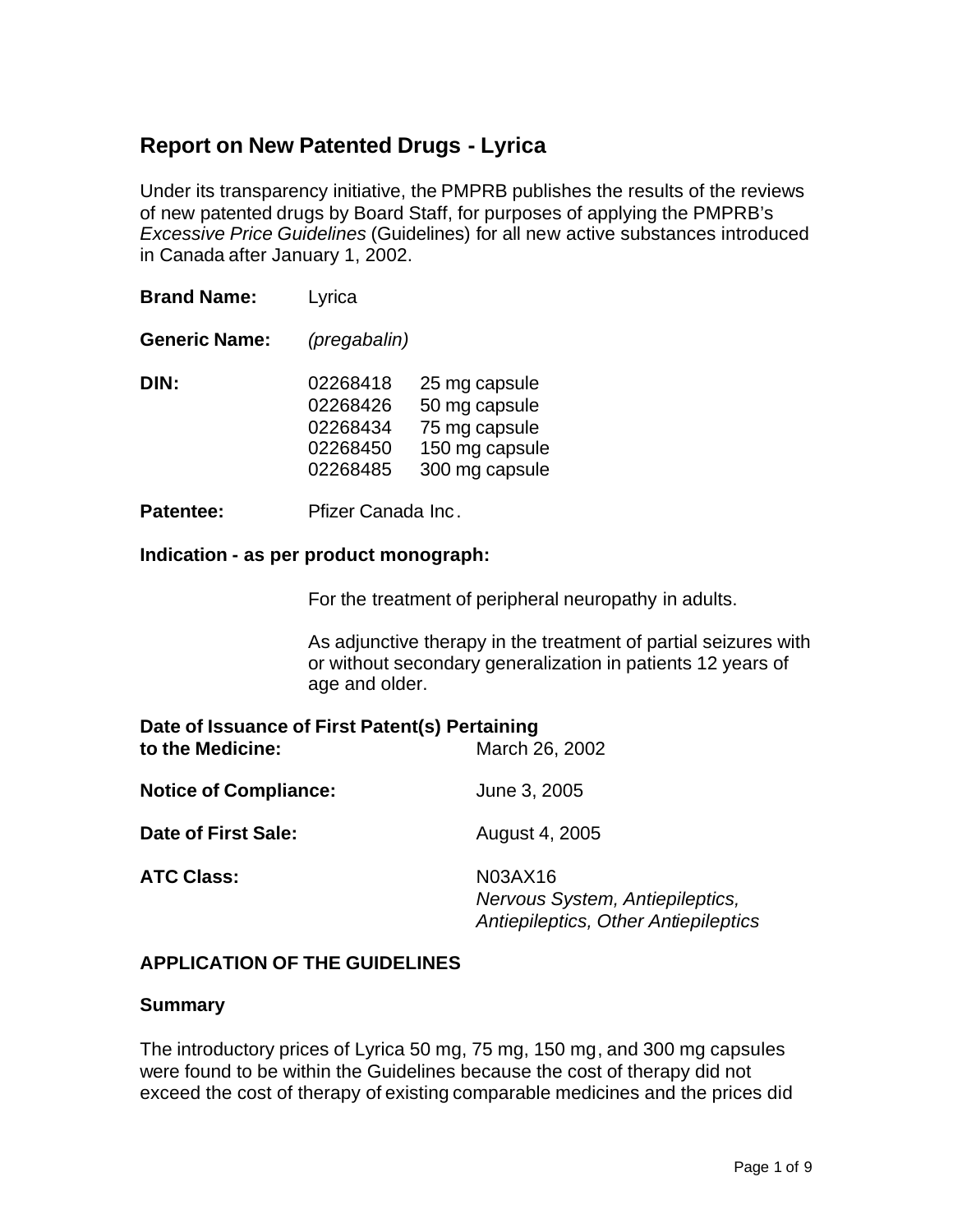not exceed the prices of the same medicine in the comparator countries where Lyrica 50 mg, 75 mg, 150 mg, and 300 mg capsules were sold.

The introductory price of Lyrica 25 mg capsule was found to be within the Guidelines because its price bore a reasonable relationship to the prices of the other strengths of Lyrica and the price did not exceed the prices in the comparator countries where Lyrica 25 mg capsule was sold.

## **Scientific Review**

The Guidelines provide that new DINs with multiple approved indications will be categorized based on the approved indication for which the medicine offers the greatest therapeutic advantage in relation to alternative therapies for the same indication in a significant population. Where there is no apparent single approved indication for which the medicine offers the greatest therapeutic advantage, the approved indication representing, potentially, the greatest proportion of sales will be the basis for categorization and selection of comparable medicines.

The PMPRB's Human Drug Advisory Panel (HDAP) could not establish for which indication the medicine offers the greatest therapeutic advantage in relation to alternative therapies. Epidemiologic data supports neuropathic pain as being more frequent in the Canadian population, with a greater disease burden than is reported for epilepsy. Therefore, the HDAP recommended the primary indication for Lyrica be neuropathic pain.

Lyrica is a new active substance and the HDAP recommended that Lyrica be classified as a category 3 new medicine (provides moderate, little or no therapeutic advantage over comparable medicines).

The Therapeutic Class Comparison (TCC) test of the Guidelines provides that the price of a category 3 new drug product cannot exceed the prices of other drugs that treat the same disease or condition. Comparators are generally selected from among existing drug products in the same  $4<sup>th</sup>$  level of the Anatomical Therapeutic Chemical (ATC) System that are clinically equi valent in addressing the approved indication. See the PMPRB's *Compendium of Guidelines, Policies and Procedures* for a more complete description of the selection of the Guidelines and the policies on TCCs.

The HDAP identified Lamictal (*lamotrigine*), Neurontin (*gabapentin*), and Topamax (*topiramate*) as comparable medicines for Lyrica. These medicines share the same 4<sup>th</sup> level ATC and are currently used for the treatment of neuropathic pain.

The Guidelines provide that the dosage recommended for comparison purposes will normally not be higher than the maximum of the usual recommended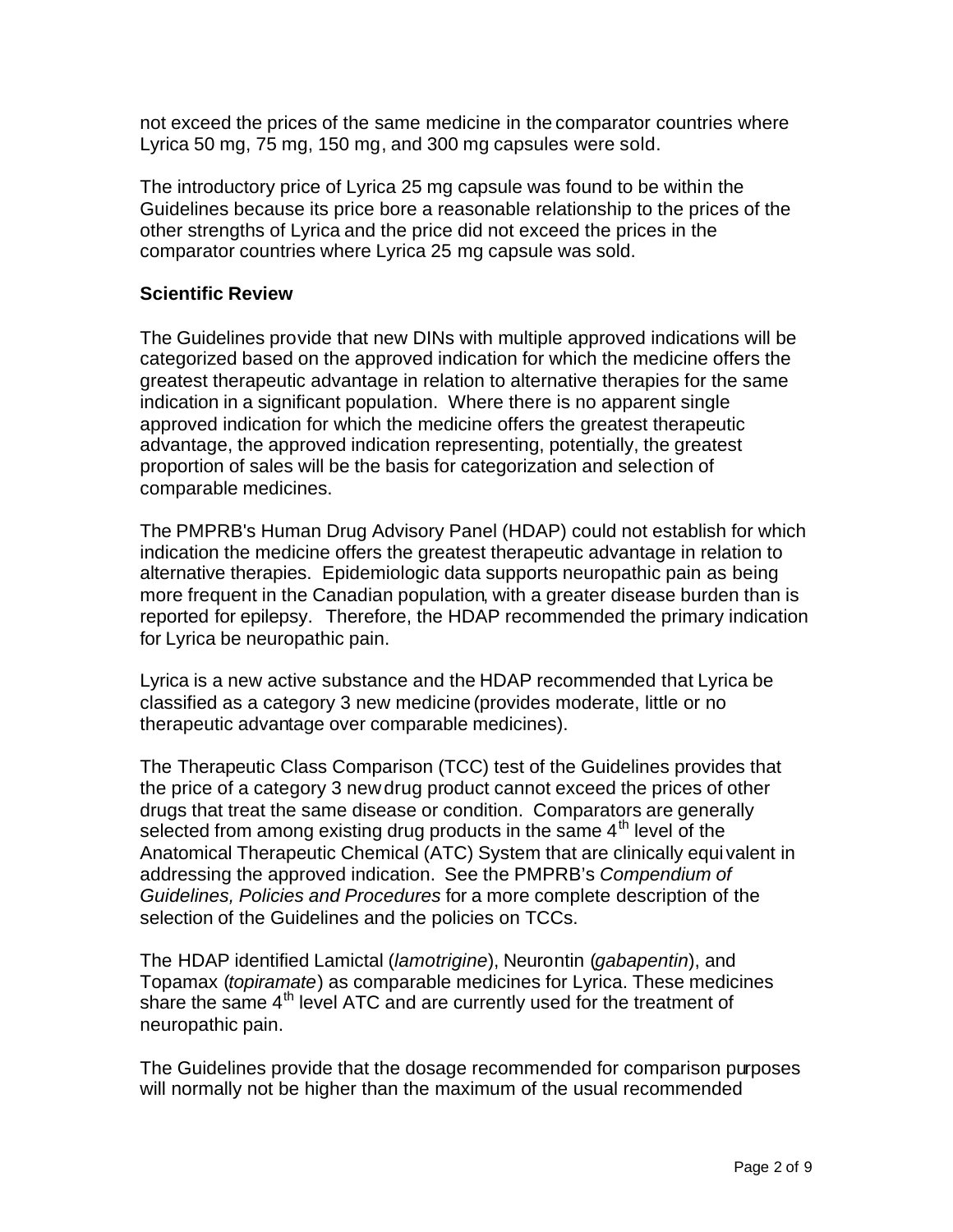dosage. The recommended comparable dosage regimens for Lyrica and the comparable medicines are based on the respective product monographs and supported by clinical literature.

The HDAP could not derive a comparable dosage regimen for the Lyrica 25 mg strength and recommended that it be compared to the other strengths.

### **Price Review**

Under the Guidelines, the introductory price of a new category 3 drug product will be presumed to be excessive if it exceeds the price of all of the comparable drug products in the TCC test, or if the price in Canada exceed the range of the prices of the same medicine sold in the countries listed in the *Patented Medicines Regulations* (Regulations).

The introductory prices of Lyrica 50 mg, 75 mg, 150 mg, and 300 mg capsules were within the Guidelines as the cost per treatment did not exceed the cost per treatment of the comparable medicines. The introductory price of Lyrica 25 mg capsule (\$0.7477<sup>1</sup>) was within the Guidelines based on the Reasonable Relationship test.

| <b>Name</b> | <b>Strength</b> | <b>Dosage Regimen</b> | <b>Unit Price</b>     | <b>Cost per Day</b> |
|-------------|-----------------|-----------------------|-----------------------|---------------------|
| Lyrica      | 50 mg capsule   | 3 capsules            | \$1.1730 <sup>1</sup> | \$3.5190            |
| Lamictal    | 100 mg tablet   | 2 tablets             | $$1.3260^2$           | \$2.6520            |
| Neurontin   | 300 mg capsule  | 3 capsules            |                       |                     |
| Topamax     | 100 mg tablet   | 2 tablets             | $$1.9900^2$           | \$3.9800            |

#### **Lyrica 50 mg capsule – Introductory Period (August to December 2005)**

#### **Lyrica 75 mg capsule – Introductory Period (August to December 2005)**

| <b>Name</b>      | <b>Strength</b> | <b>Dosage Regimen</b> |                       | Unit Price   Cost per Day |
|------------------|-----------------|-----------------------|-----------------------|---------------------------|
| Lyrica           | 75 mg capsule   | 2 capsules            | \$1.5178 <sup>1</sup> | \$3.0356                  |
| Lamictal         | 100 mg tablet   | 2 tablets             | $$1.3260^2$           | \$2.6520                  |
| <b>Neurontin</b> | 300 mg capsule  | 3 capsules            |                       |                           |
| Topamax          | 200 mg tablet   | 1 tablet              | \$3.1500 <sup>2</sup> | \$3.1500                  |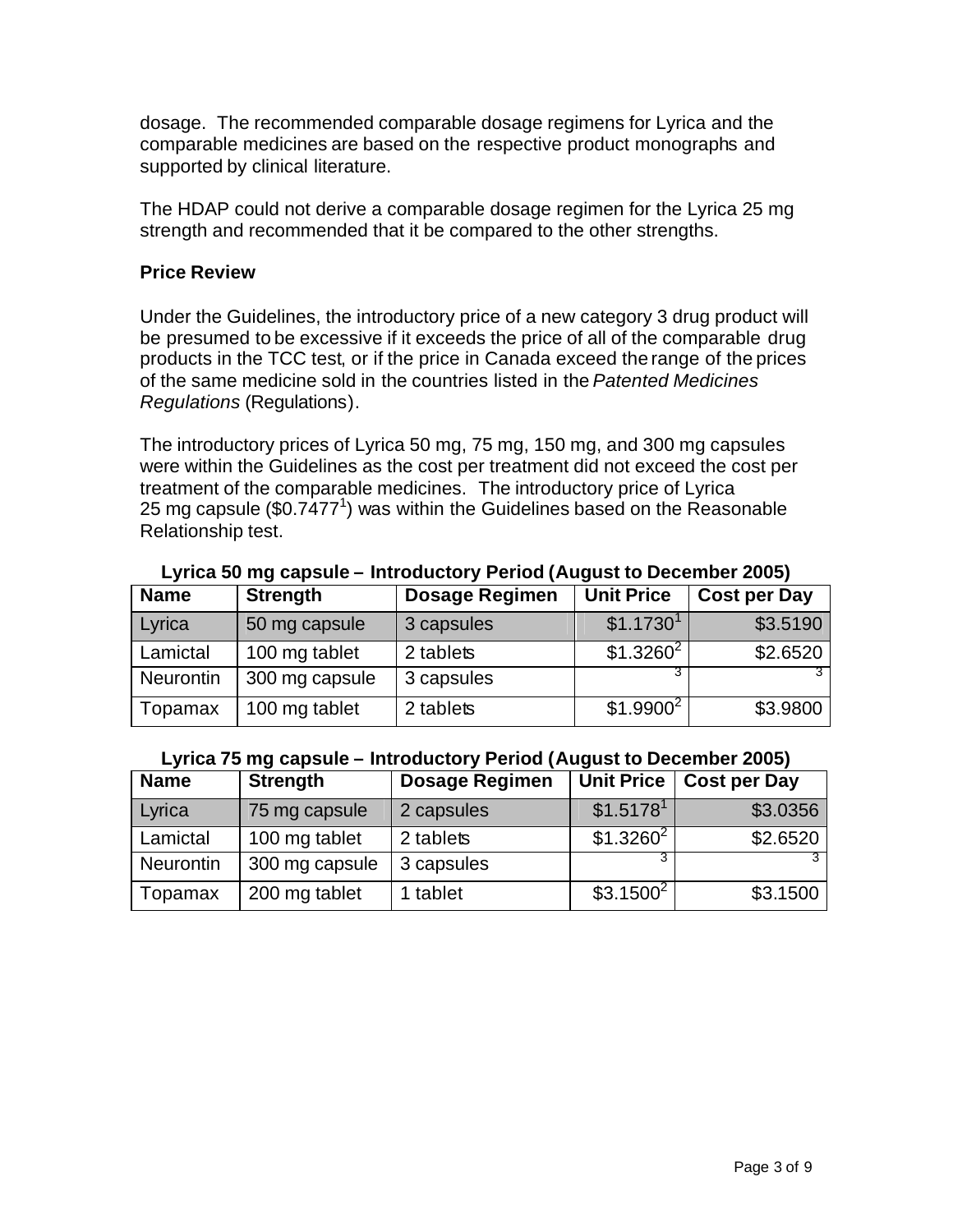| <b>Name</b>      | <b>Strength</b> | <b>Dosage Regimen</b> | <b>Unit Price</b>     | <b>Cost per Day</b> |
|------------------|-----------------|-----------------------|-----------------------|---------------------|
| Lyrica           | 150 mg capsule  | 2 capsules            | \$2.3218 <sup>1</sup> | \$4.6436            |
| Lamictal         | 100 mg tablet   | 4 tablets             | $$1.3260^2$           | \$5.3040            |
| <b>Neurontin</b> | 600 mg capsule  | 3 capsules            |                       |                     |
| Topamax          | 200 mg tablet   | 2 tablets             | $$3.1500^2$           | \$6.3000            |

**Lyrica 150 mg capsule – Introductory Period (August to December 2005)**

#### **Lyrica 300 mg capsule – Introductory Period (August to December 2005)**

| <b>Name</b>      | <b>Strength</b>                   | <b>Dosage Regimen</b>     | <b>Unit Price</b>     | <b>Cost per Day</b> |
|------------------|-----------------------------------|---------------------------|-----------------------|---------------------|
| Lyrica           | 300 mg capsule                    | 2 capsules                | \$2.3218 <sup>1</sup> | \$4.6436            |
| Lamictal         | 100 mg tablet                     | 4 tablets                 | $$1.3260^2$           | \$5.3040            |
| <b>Neurontin</b> | 600 mg capsule                    | 6 capsules                |                       |                     |
| <b>Neurontin</b> | 800 mg capsule<br>+400 mg capsule | 3 capsules<br>+3 capsules |                       |                     |
| Topamax          | 200 mg tablet                     | 4 tablets                 | $$3.1500^2$           | \$12.6000           |

1 Publicly available price as per the Patented Medicines Regulations

2 Ontario Drug Benefit Formulary, September 22, 2005

3 At publication of this report, the price of Neurontin is under review

In 2005, Lyrica 25 mg, 50 mg and 300 mg capsules were being sold in six of the seven countries listed in the Regulations, namely Germany, Italy, Sweden, Switzerland, the United Kingdom, and the United States. In compliance with the Guidelines, the prices in Canada did not exceed the range of prices in those countries. The price of Lyrica 25 mg capsule was the  $4<sup>th</sup>$  highest price, below the median international price; the price of Lyrica 50 mg capsule was the  $5<sup>th</sup>$  highest price, below the median international price; and the price of Lyrica 300 mg capsule was the  $6<sup>th</sup>$  highest price, below the median international price.

In 2005, Lyrica 75 mg and 150 mg capsules were being sold in the seven countries listed in the Regulations, namely France, Germany, Italy, Sweden, Switzerland, the United Kingdom, and the United States. In compliance with the Guidelines, the prices in Canada did not exceed the range of prices in those countries. The price of Lyrica 75 mg capsule was the  $4<sup>th</sup>$  highest price, above the median international price and the price of Lyrica 150 mg capsule was the  $2<sup>nd</sup>$ highest price, above the median international price.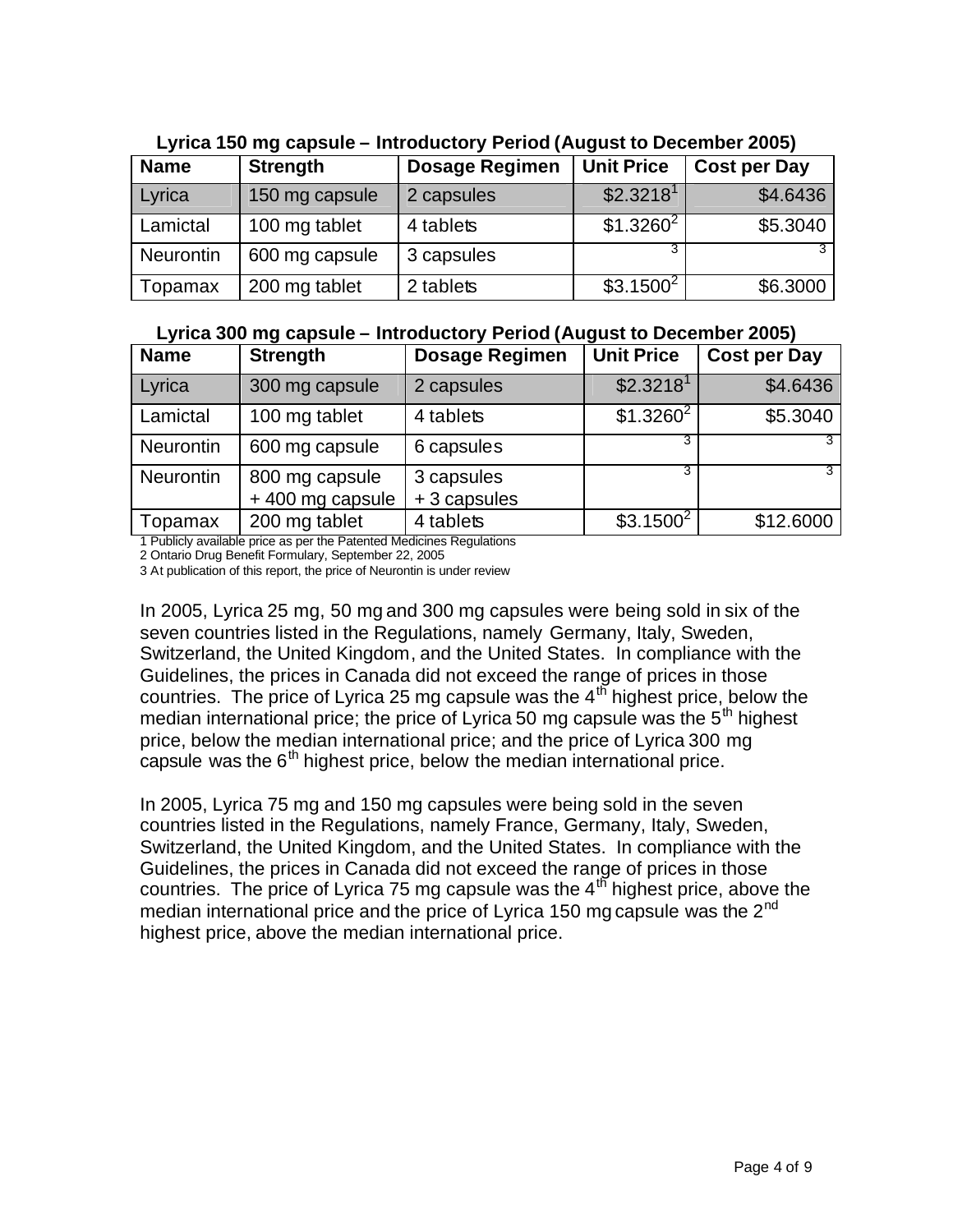*Where comparators and dosage regimens are referred to in the Summary Reports, they have been selected by the PMPRB Staff and the HDAP for the purpose of carrying out the PMPRB's regulatory mandate, which is to review the prices of patented medicines sold in Canada to ensure that such prices are not excessive. The publication of these reports is also part of the PMPRB's commitment to make its price review process more transparent.*

*The information contained in the PMPRB's Summary Reports should not be relied upon*  for any purpose other than its stated purpose and is not to be interpreted as an *endorsement, recommendation or approval of any drug nor is it intended to be relied upon as a substitute for seeking appropriate advice from a qualified health care practitioner.*

## **References – Lyrica**

- 1*.* Anon. Drugs for epilepsy. Treat Guidel Med Lett. 2003 May;1(9):57-64.
- 2. Arroyo S, Anhut H, Kugler AR, Lee CM, Knapp LE, Garofalo EA, et al. Pregabalin add-on treatment: a randomized, double-blind, placebocontrolled, dose-response study in adults with partial seizures. Epilepsia. 2004 Jan;45(1):20-7.
- 3. Backonja M et al. Gabapentin for the symptomatic treatment of painful neuropathy in patients with diabetes mellitus: a randomized controlled trial. JAMA 1998;280:1831-1836.
- 4. Ben-Menachem E. Pregabalin pharmacology and its relevance to clinical practice. Epilepsia. 2004;45 Suppl 6:13-8.
- 5. Beydoun A, Kugler AR, Greiner MJ, Lee CM, Anhut H, Knapp LE, et al. Safety and sustained long-term efficacy of pregabalin for partial-onset seizures. Epilepsia 2003;44(Suppl 9):Abstract 2.240. Available from: http://www.aesnet.org/Visitors/AnnualMeeting/Abstracts/dsp\_Abstract.cfm ?id=4496 (accessed 6 Apr 2005).
- 6. Beydoun A, Uthman BM, Kugler AR, Greiner MJ, Knapp LE, Garofalo EA. Safety and efficacy of two pregabalin regimens for add-on treatment of partial epilepsy. Neurology. 2005 Feb 8;64(3):475-80.
- 7. Dubinsky RM, Kabbani H, El-Chami Z, Boutwell C, Ali H. Practice parameter: treatment of postherpetic neuralgia: an evidence-based report of the Quality Standards Subcommittee of the American Academy of Neurology. Neurology. 2004 Sep 28;63(6):959-65.
- 8. Dworkin R, Sharma U, Stacey B, Chambers R, Siffert J. Long-term treatment of neuropathic pain and fibromyalgia syndrome with pregabalin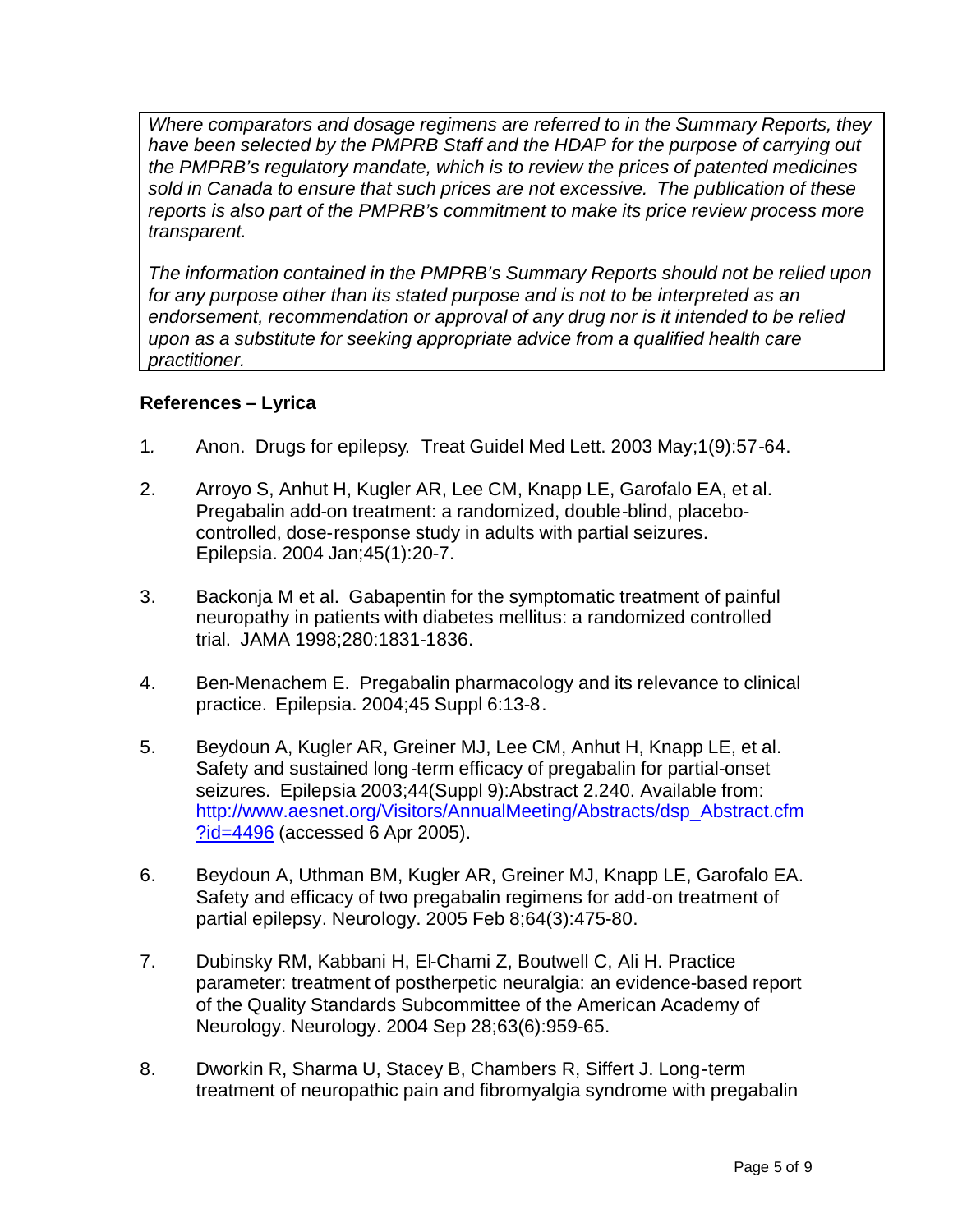in treatment-refractory patients. Presentation at the  $24<sup>th</sup>$  annual scientific meeting of the American Pain Society; 2005 Mar 30 – Apr 2: Boston. Abstract no 686. Available from: http://www.ampainsoc.org/abstract/2005/data/686/index.html (accessed 5 Apr 2005).

- 9. Dworkin RH et al. Pregabalin for the treatment of postherptic neuralgia: a randomized, placebo-controlled trial. Neurology 2003;60:1274-1283.
- 10. Dworkin RH, Backonja M, Rowbotham MC, Allen RR, Argoff CR, Bennett GJ, et al. Advances in neuropathic pain: diagnosis, mechanisms, and treatment recommendations. Arch Neurol. 2003 Nov;60(11):1524-34.
- 11. Dworkin RH, Corbin AE, Young JP Jr, Sharma U, LaMoreaux L, Bockbrader H, Garofalo EA, Poole RM. Pregabalin for the treatment of postherpetic neuralgia: a randomized, placebo-controlled trial. Neurology. 2003 Apr 22;60(8):1274-83.
- 12. Frampton JE, Foster RH. Pregabalin: in the treatment of postherpetic neuralgia. Drugs. 2005;65(1):111-8.
- 13. Frampton JE, Scott LJ. Pregabalin: in the treatment of painful diabetic peripheral neuropathy. Drugs. 2004;64(24):2813-20.
- 14. French JA, Kanner AM, Bautista J, Abou-Khalil B, Browne T, Harden CL, et al. Efficacy and tolerability of the new antiepileptic drugs I: treatment of new onset epilepsy: report of the Therapeutics and Technology Assessment Subcommittee and Quality Standards Subcommittee of the American Academy of Neurology and the American Epilepsy Society. Neurology. 2004 Apr 27;62(8):1252-60.
- 15. French JA, Kanner AM, Bautista J, Abou-Khalil B, Browne T, Harden CL, et al. Efficacy and tolerability of the new antiepileptic drugs II: treatment of refractory epilepsy: report of the Therapeutics and Technology Assessment Subcommittee and Quality Standards Subcommittee of the American Academy of Neurology and the American Epilepsy Society. Neurology. 2004 Apr 27;62(8):1261-73.
- 16. French JA, Kugler AR, Robbins JL, Knapp LE, Garofalo EA. Dose-response trial of pregabalin adjunctive therapy in patients with partial seizures. Neurology. 2003 May 27;60(10):1631-7.
- 17. Goodman F et al. Drug class review on antiepileptic drugs in bipolar mood disorder and neuropathic pain: executive summary. Oregon Health Services University. Oregon Health Services Commission. December 2004.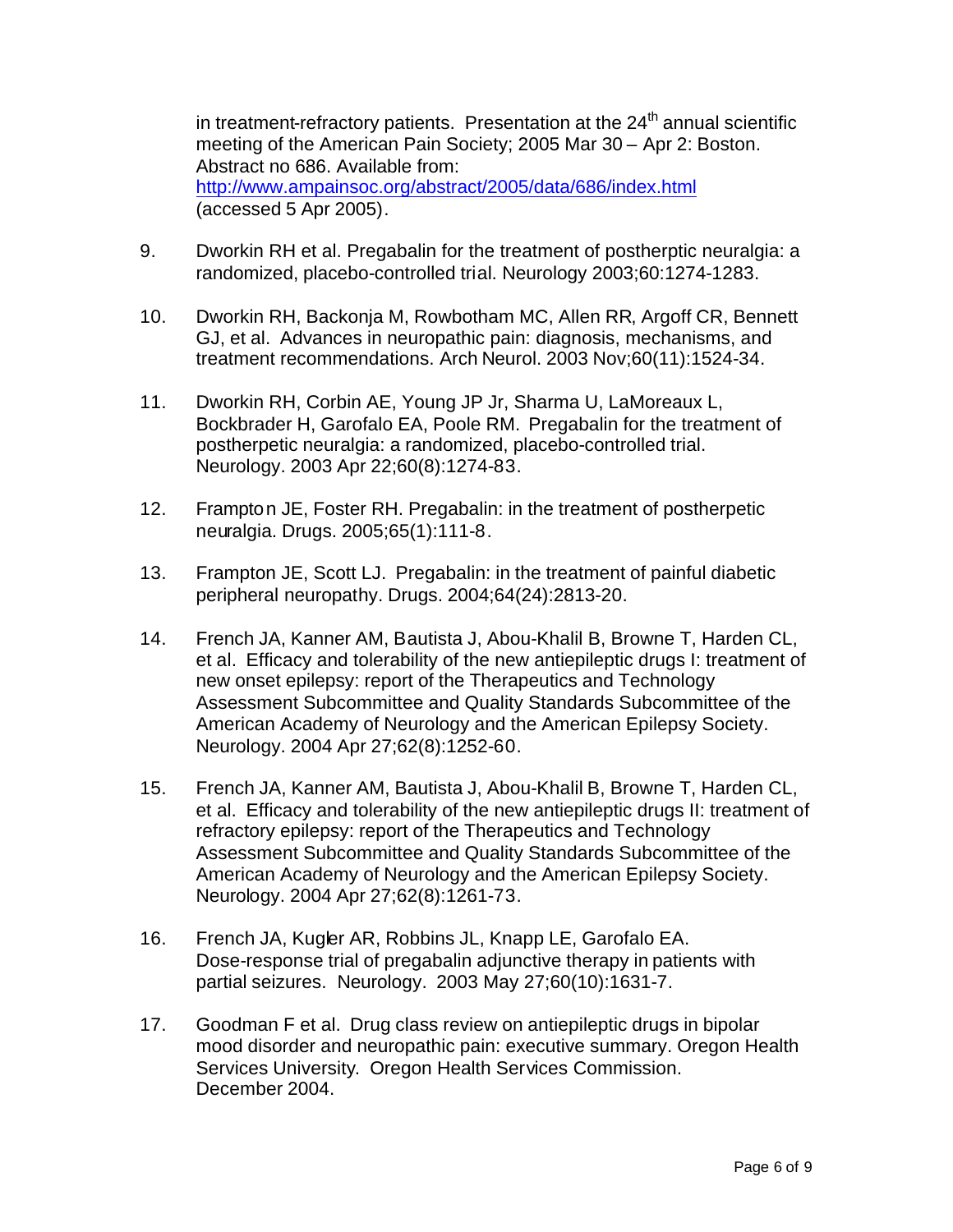- 18. Hadj Tahar A. Pregabalin for peripheral neuropathic pain. Issues Emerg Health Technol. 2005 Mar;(67):1-4.
- 19. Hufnagel A, Anhut H, Lee C, Messmer S. Evaluation of pregabalin as add-on treatment of partial seizures comparing fixed and flexible dosing in a randomized, double-blind, placebo-controlled trial. Presentation at the 8<sup>th</sup> Congress of the European Federation of Neurological Sciences; 2004 Sep 4: Paris. Abtract no P1169. Available from: http://www.kenes.com/efns2004/program/session1.asp?SessionId=POS3 &SSessionDate=9/5/2004 (accessed 5 Apr 2005).
- 20. Janssen-Ortho Inc. Topamax Product Monograph. Toronto, Ontario. March 6, 1997; revised January 4, 2005. Available from: http://www.janssen-ortho.com/JOI/en/product/products.asp (accessed 30 Mar 2005).
- 21. Lesser H, Sharma U, LaMoreaux L, Poole RM. Pregabalin relieves symptoms of painful diabetic neuropathy: a randomized controlled trial. Neurology. 2004 Dec 14;63(11):2104-10.
- 22. Lesser H et al. Pregabalin relieves symptoms of painful diabetic neuropathy. Neurology 2004;63:2104-2110.
- 23. Lyrica. Annex I. Summary of Product Characteristics (SPC). European Union. December 16, 2004.
- 24. Maizels M, McCarberg B. Antidepressants and antiepileptic drugs for chronic non-cancer pain. Am Fam Physician. 2005 Feb 1;71(3):483-90.
- 25. Namaka M, Gramlich CR, Ruhlen D, Melanson M, Sutton I, Major J. A treatment algorithm for neuropathic pain. Clin Ther. 2004 Jul;26(7):951-79.
- 26. Pfizer Canada Inc., Lyrica Product Monograph.
- 27. Pfizer Canada Inc. Neurontin Product Monograph. Kirkland, Quebec. January 9, 2001; revised October 29, 2003. Available from: http://www.pfizer.ca/english/our%20products/prescription%20pharmaceuti cals/default.asp?s=1 (accessed 30 Mar 2005).
- 28. Repchinsky C, editor. Compendium of Pharmaceuticals and Specialties. Ottawa: Canadian Pharmacists Association; 2004.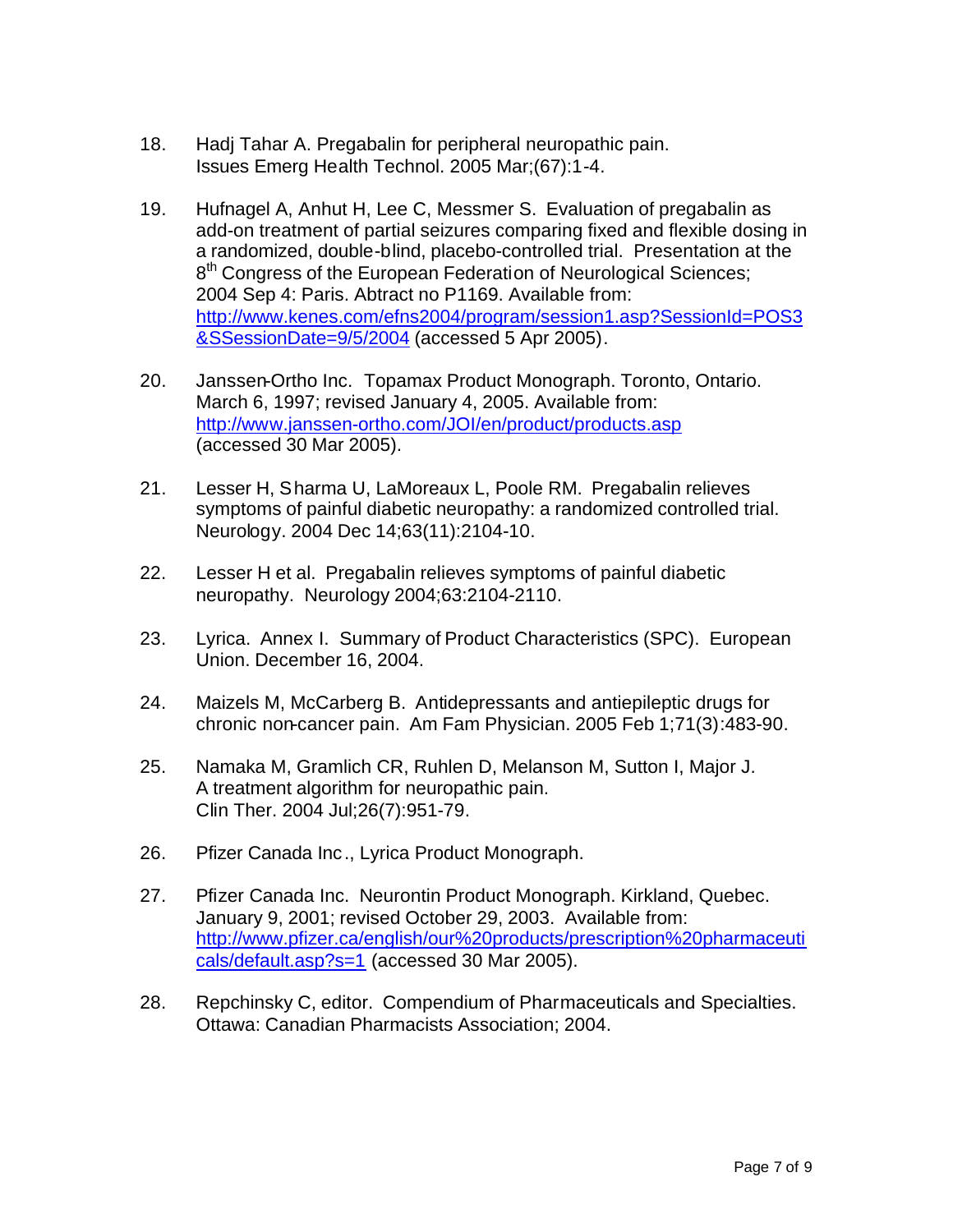- 29. Rosenstock J et al. Pregabalin for the treatment of painful diabetic peripheral neuropathy: a double-blind, placebo-controlled trial. Pain 2004;110:628-638.
- 30. Rosenstock J, Tuchman M, LaMoreaux L, Sharma U. Pregabalin for the treatment of painful diabetic peripheral neuropathy: a double-blind, placebo-controlled trial. Pain. 2004 Aug;110(3):628-38.
- 31. Rowbotham M et al. Gabapentin for the treatment of postherpetic neuralgia. JAMA 1998;280:1837-1842.
- 32. Sabatowski R, Galvez R, Cherry DA, Jacquot F, Vincent E, Maisonobe P, et al. Pregabalin reduces pain and improves sleep and mood disturbances in patients with post-herpetic neuralgia: results of a randomised, placebo-controlled clinical trial. Pain. 2004 May;109(1-2):26-35.
- 33. Sabatowski R et al. Pregabalin reduces pain and improves sleep and mood disturbances in patients with psot-herpetic neuralgia: results of a randomized, placebo-controlled clinical trial. Pain 2004;109:26-35.
- 34. Sander JW. The use of antiepileptic drugs: Principles and practice. Epilepsia. 2004;45 Suppl 6:28-34.
- 35. Scottish Intercollegiate Guidelines Network (SIGN). Diagnosis and management of epilepsy in adults. A national clinical guideline. Edinburgh (Scotland): Scottish Intercollegiate Guidelines Network (SIGN); 2003 Apr. Available from: http://www.sign.ac.uk/pdf/sign70.pdf (accessed 6 Apr 2005).
- 36. Sharma U, Allen R, Glessner C, Hes M, Lamoreaux L, Poole RM. Pregabalin effectively relieves pain in patients with diabetic peripheral neuropathy [Abstract 686-P]. Diabetes 2000;49(Suppl 1):A167.
- 37. Sharma U, Moore J, LaMoreaux L, Corbin E, Garofalo E, Poole RM. Pregabalin relieves pain and reduces pain interference with sleep in patients with diabetic neuropathy [Abstract P578]. J Neurol 2002;249(Suppl 1):1/149.
- 38. Siddall P, Cousins M, Otte A, Phillips K, Griesing T. Pregabalin safely and efficaciously treats chronic central neuropathic pain after spinal cord injury. Presentation at the  $24<sup>th</sup>$  annual scientific meeting of the American Pain Society; 2005 Mar 30 – Apr 2: Boston. Abstract no 665. Available from: http://www.ampainsoc.org/abstract/2005/data/665/index.html (accessed 5 Apr 2005).